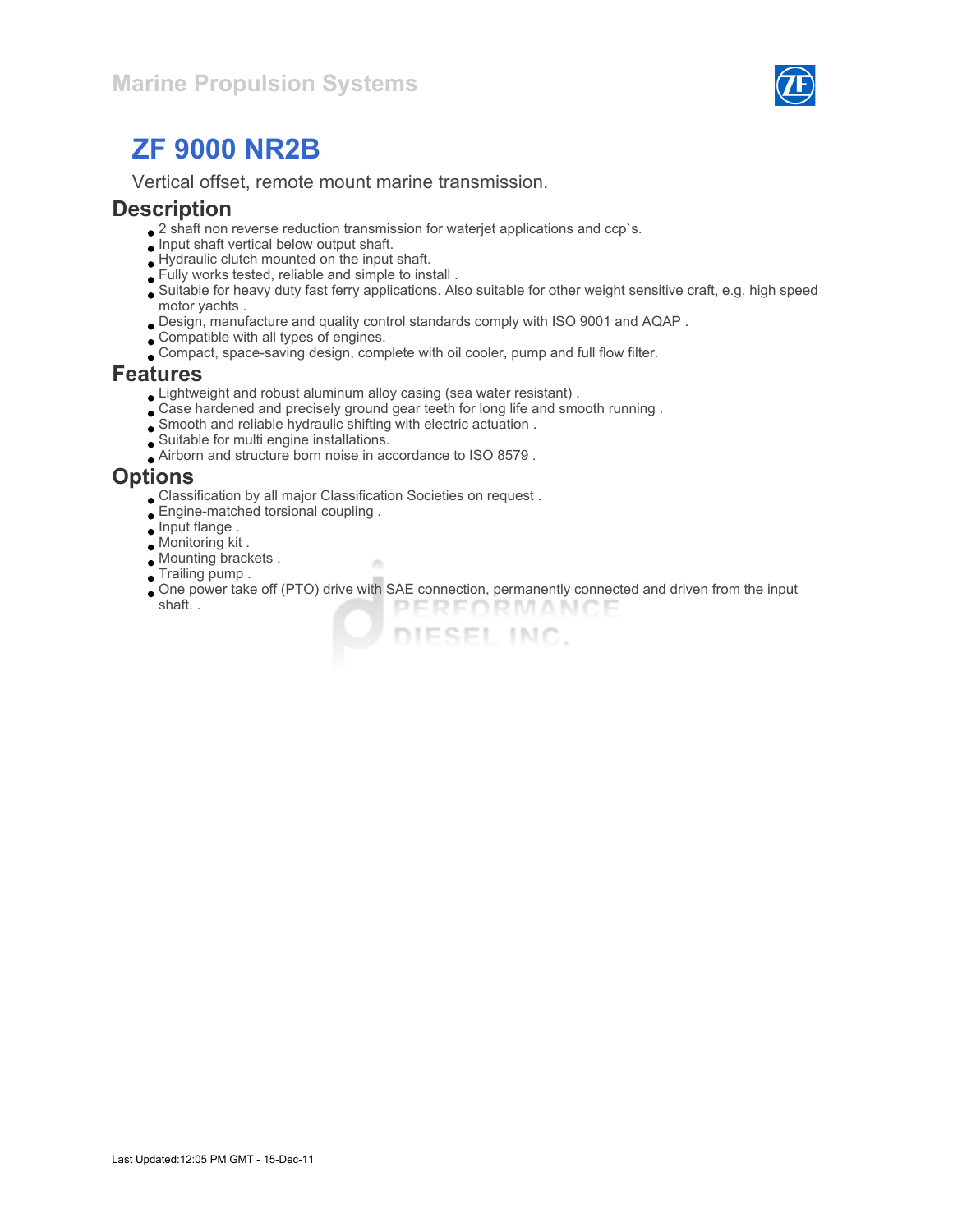# ZF 9000 NR2B

# Ratings

# Light Duty

| <b>RATIOS</b>                                                                               | MAX. TORQUE POWER/RPM<br><b>INPUT POWER CAPACITY</b> |      |                                                         |    |    |          |           |          |          |    |            |
|---------------------------------------------------------------------------------------------|------------------------------------------------------|------|---------------------------------------------------------|----|----|----------|-----------|----------|----------|----|------------|
|                                                                                             | Nm                                                   | ftlb | <b>kW</b>                                               | hp | kW | hp       | <b>kW</b> | hp       | kW       | hp | <b>RPM</b> |
|                                                                                             |                                                      |      |                                                         |    |    | 1800 rpm |           | 2000 rpm | 2100 rpm |    |            |
| $\boxed{ }$ 1.515*, 1.742*, 2.036, 2.269*,<br>$ 2.400^{\star}, 2.542, 2.739^{\star}, 2.957$ | 14325                                                |      | 10566 1.5000 2.0115 2700 3621 3000 4023 3150 4224 2300  |    |    |          |           |          |          |    |            |
| $\blacksquare$ 3.250*                                                                       | 13507                                                | 9962 | 1.4143 1.8967 2546 3414 2829 3793 2970 3983 2300        |    |    |          |           |          |          |    |            |
| $\boxed{\Box}$ 3.448*                                                                       | 12915                                                | 9526 | 1.3524 1.8135 2434  3264  2705  3627  2840  3808   2300 |    |    |          |           |          |          |    |            |

\* Special Order Ratio.

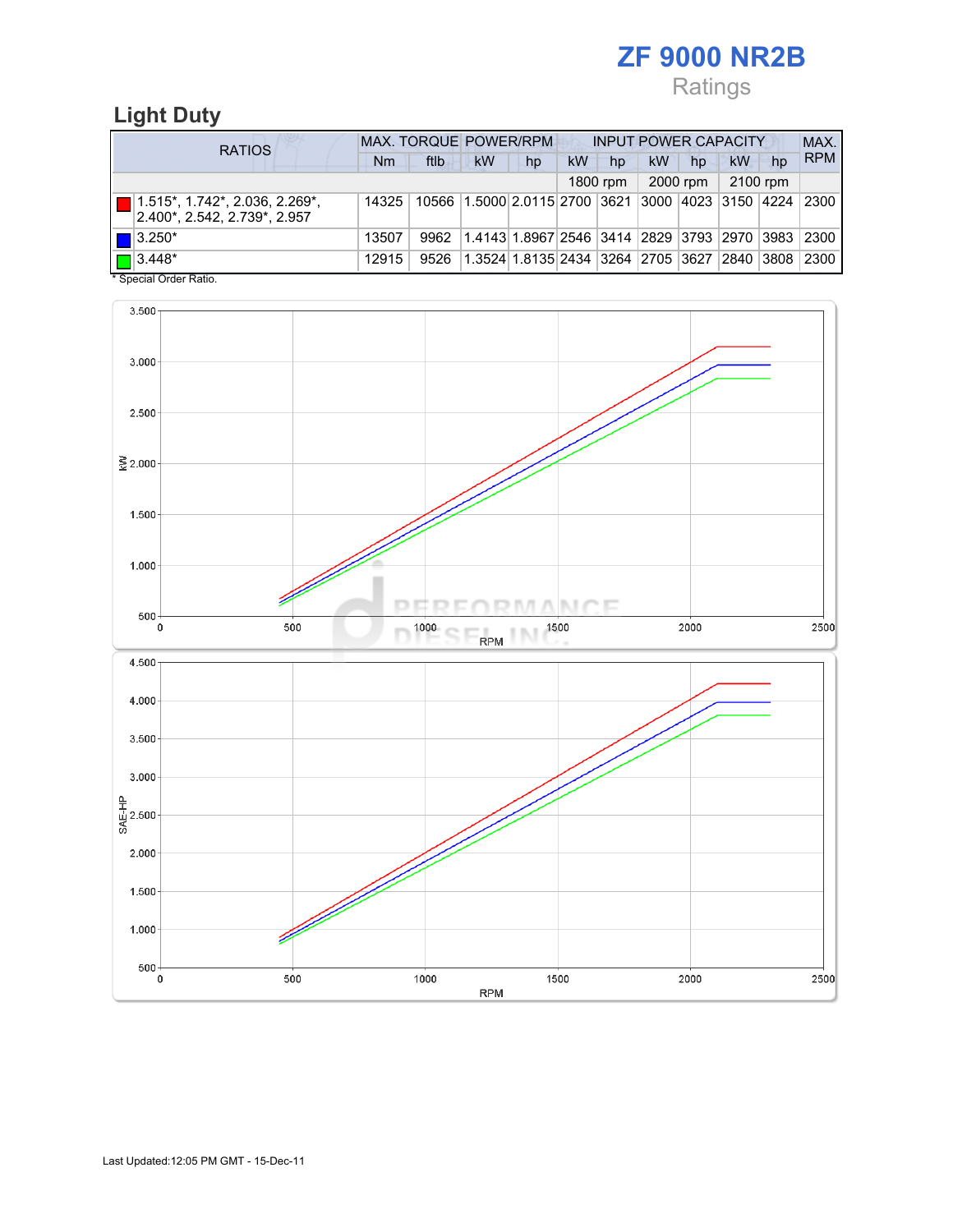# ZF 9000 NR2B Ratings

## Medium Duty

| <b>RATIOS</b> |                                                                            | MAX.<br>POWER/RPM<br><b>INPUT POWER CAPACITY</b><br><b>TORQUE</b> |      |                                                  |    |           |          |    |          |           |          | MAX.<br><b>RPM</b> |
|---------------|----------------------------------------------------------------------------|-------------------------------------------------------------------|------|--------------------------------------------------|----|-----------|----------|----|----------|-----------|----------|--------------------|
|               |                                                                            | Nm                                                                | ftlb | <b>kW</b>                                        | hp | <b>kW</b> | hp       | kW | hp       | <b>kW</b> | hp       |                    |
|               |                                                                            |                                                                   |      |                                                  |    |           | 1600 rpm |    | 1800 rpm |           | 2000 rpm |                    |
|               | $\boxed{ }$ 1.515*, 1.742*, 2.036, 2.269*,<br>2.400*, 2.542, 2.739*, 2.957 | 13203                                                             |      | 9738 1.3825 1.8540 2212 2966 2489 3337 2765 3708 |    |           |          |    |          |           |          | 2300               |
|               | $\blacksquare$ 3.250*                                                      | 12472                                                             | 9199 | 1.3060 1.7513 2090 2802 2351 3152 2612 3503 2300 |    |           |          |    |          |           |          |                    |
|               | $\sqrt{3.448^*}$                                                           | 11866                                                             |      | 8752 1.2425 1.6662 1988 2666 2237 2999 2485 3332 |    |           |          |    |          |           |          | 2300               |

\* Special Order Ratio.

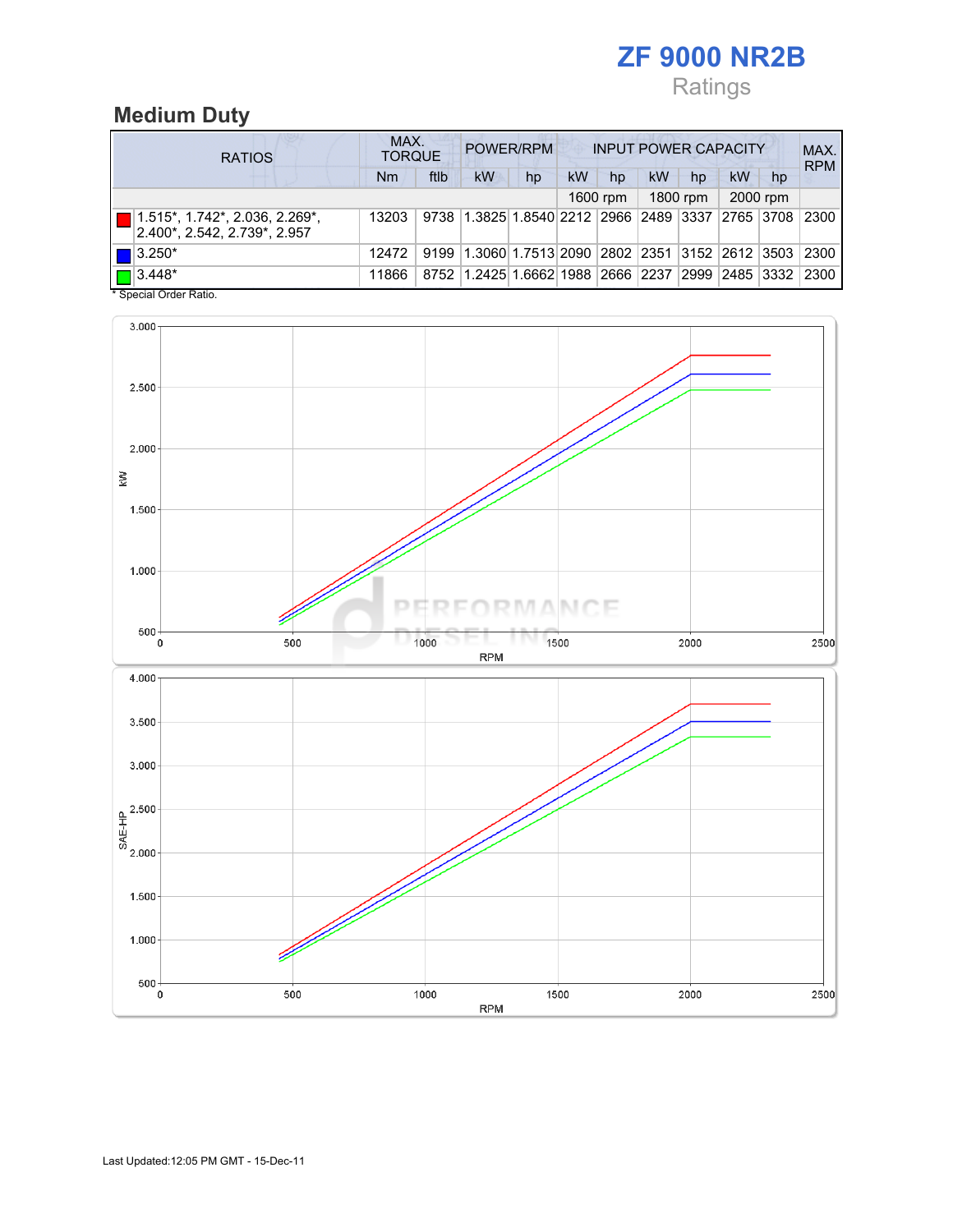# ZF 9000 NR2B Ratings

## Continuous Duty

| <b>RATIOS</b>                                                              | MAX.<br>POWER/RPM<br><b>INPUT POWER CAPACITY</b><br><b>TORQUE</b> |      |                                                  |    |    |          |    |          |           |          | MAX.<br><b>RPM</b> |
|----------------------------------------------------------------------------|-------------------------------------------------------------------|------|--------------------------------------------------|----|----|----------|----|----------|-----------|----------|--------------------|
|                                                                            | Nm                                                                | ftlb | kW                                               | hp | kW | hp       | kW | hp       | <b>kW</b> | hp       |                    |
|                                                                            |                                                                   |      |                                                  |    |    | 1200 rpm |    | 1600 rpm |           | 1800 rpm |                    |
| $\boxed{ }$ 1.515*, 1.742*, 2.036, 2.269*,<br>2.400*, 2.542, 2.739*, 2.957 | 11652                                                             |      | 8594 1.2201 1.6362 1464 1963 1952 2618 2196 2945 |    |    |          |    |          |           |          | 1800               |
| $\blacksquare$ 3.250*                                                      | 10983                                                             | 8101 | 1.1501 1.5422 1380 1851 1840 2468 2070 2776      |    |    |          |    |          |           |          | 1800               |
| $\boxed{\Box}$ 3.448*                                                      | 10505                                                             | 7748 | 1.1000 1.4751 1320  1770  1760  2360             |    |    |          |    |          | 1980      | 2655     | 1800               |

\* Special Order Ratio.

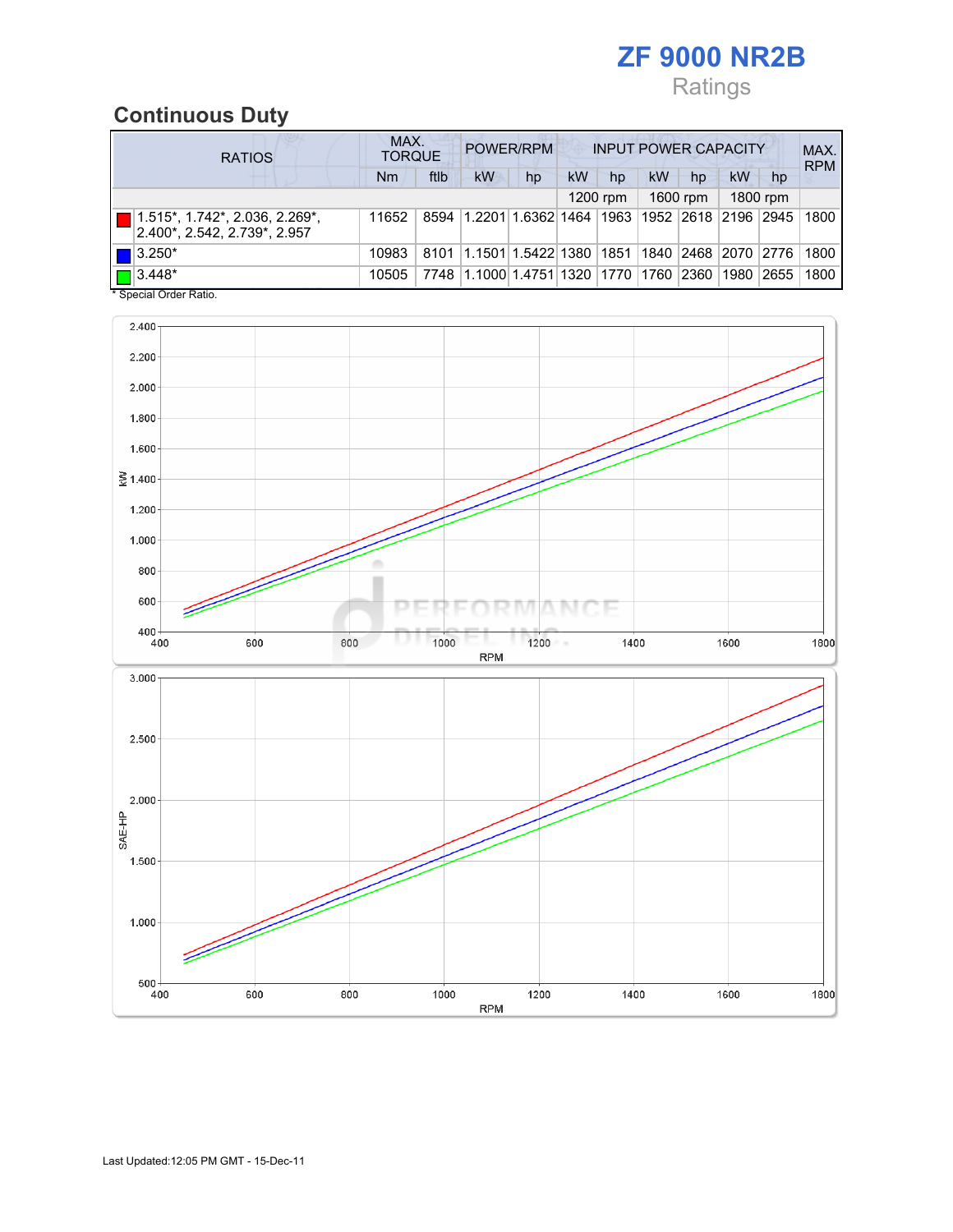



|                | mm (inches)    |                |                |                |                            |            |                |  |  |
|----------------|----------------|----------------|----------------|----------------|----------------------------|------------|----------------|--|--|
| $\overline{A}$ | B <sub>1</sub> | B <sub>2</sub> | H <sub>1</sub> | H <sub>2</sub> |                            | 上手         | L <sub>2</sub> |  |  |
| 390 (15.4)     | 390 (15.4)     | 390 (15.4)     | 835 (32.9)     | 503 (19.8)     | 851 (33.5)                 | 640 (25.2) | 164 (6.46)     |  |  |
|                |                | Weight kg (lb) |                |                | Oil Capacity Litre (US qt) |            |                |  |  |
|                |                | 1,020 (2,244)  |                |                | 55.0 (58.3)                |            |                |  |  |

# Output Coupling Dimensions

|  |  |                       |  |  |     | <b>Bolt Holes</b>                                |      |
|--|--|-----------------------|--|--|-----|--------------------------------------------------|------|
|  |  |                       |  |  | No. | Diameter (E)                                     |      |
|  |  | Imm in mm in mm in mm |  |  |     | mm                                               |      |
|  |  |                       |  |  |     | $ 350 $ 13.8 310 12.2 220 8.66 35.0 1.38 18 24.2 | 0.95 |



Е